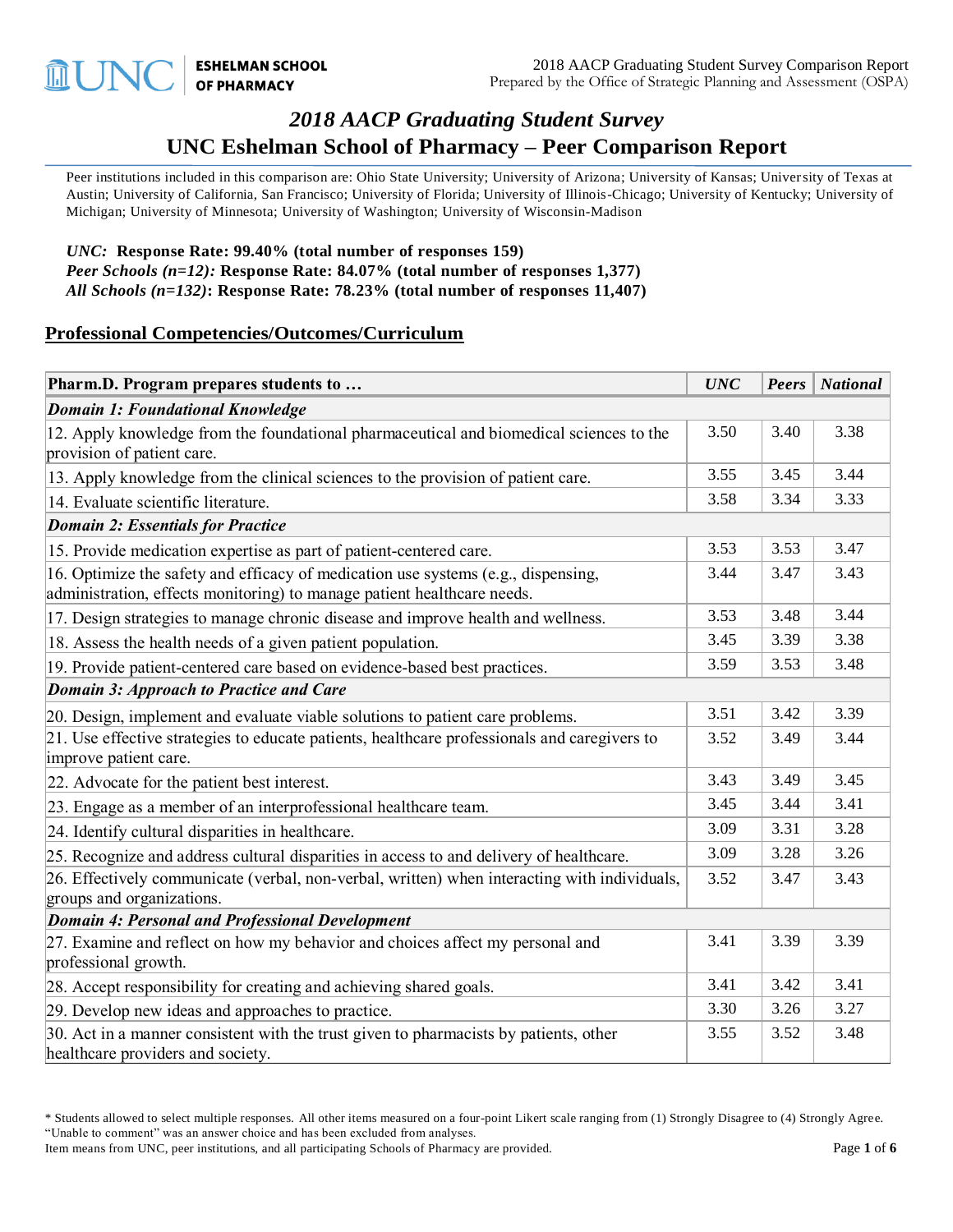## **Doctor of Pharmacy Curriculum**

|                                                                                                                                                                      | <i>UNC</i> | $\vert$ Peers | $\vert$ National |
|----------------------------------------------------------------------------------------------------------------------------------------------------------------------|------------|---------------|------------------|
| 31. I developed the skills needed to prepare me for continuous professional development<br>and self-directed life-long learning.                                     | 3.50       | 3.49          | 3.45             |
| 32. I was provided opportunities to engage in active learning (e.g., laboratories, recitations,<br>student portfolios, problem-based learning, in-class activities). | 3.62       | 3.52          | 3.48             |
| 33. Elective didactic courses permitted exploration of and/or advanced study in areas of<br>professional interest.                                                   | 3.55       | 3.39          | 3.34             |

## **Pharmacy Practice Experiences**

|                                                                                                                                                                                                                  | <b>UNC</b> | Peers | <b>National</b> |
|------------------------------------------------------------------------------------------------------------------------------------------------------------------------------------------------------------------|------------|-------|-----------------|
| 34. My introductory pharmacy practice experiences were valuable in helping me to prepare<br>for my advanced pharmacy practice experiences.                                                                       | 3.04       | 2.99  | 3.10            |
| 35. My introductory pharmacy practice experiences permitted my involvement in direct<br>patient care responsibilities in both community and institutional settings.                                              |            | 3.06  | 3.11            |
| 36. My introductory pharmacy practice experiences were of high quality.                                                                                                                                          | 2.98       | 2.97  | 3.04            |
| 37. In the community pharmacy setting, I was able to engage in direct patient care.                                                                                                                              | 3.46       | 3.52  | 3.47            |
| 38. In the ambulatory care setting, I was able to engage in direct patient care.                                                                                                                                 | 3.71       | 3.62  | 3.56            |
| 39. In the hospital or health-system pharmacy setting, I was able to engage in direct patient                                                                                                                    | 3.43       | 3.43  | 3.41            |
| 40. In the inpatient/acute care setting, I was able to engage in direct patient care.                                                                                                                            |            | 3.56  | 3.50            |
| 41. The need for continuity of care (e.g., acute, chronic and wellness promoting patient care<br>services) in outpatient and inpatient settings was emphasized in the advanced pharmacy<br>practice experiences. |            | 3.48  | 3.45            |
| 42. The variety of the available advanced pharmacy practice experience electives met my<br>needs as a student.                                                                                                   |            | 3.43  | 3.38            |
| 43. I was academically prepared to enter my advanced pharmacy practice experiences.                                                                                                                              | 3.43       | 3.34  | 3.32            |
| 44. My advanced pharmacy practice experiences were of high quality.                                                                                                                                              |            | 3.45  | 3.41            |
| 45. My pharmacy practice experiences allowed me to have direct interaction with diverse<br>patient populations (e.g., age, gender, socioeconomic, ethnic and/or cultural background,<br>disease states, etc.).   |            | 3.55  | 3.52            |
| 46. My pharmacy practice experiences allowed me to collaborate with other health care<br>professionals.                                                                                                          | 3.62       | 3.56  | 3.53            |

## **Student Services**

|                                                                                                                                                                        | <i>UNC</i> | $\left  \right $ <i>Peers</i> | <b>National</b> |
|------------------------------------------------------------------------------------------------------------------------------------------------------------------------|------------|-------------------------------|-----------------|
| 47. College/school provided access to academic advising.                                                                                                               | 3.12       | 3.04                          | 3.11            |
| 48. College/school provided access to guidance on career planning.                                                                                                     | 2.80       | 2.84                          | 2.82            |
| 49. College/school provided access to accommodation services as defined by the Americans<br>with Disabilities Act (ADA).                                               | 3.34       | 2.03                          | 2.23            |
| 50. College/school provided access to financial aid advising.                                                                                                          | 2.77       | 2.69                          | 2.80            |
| 51. College/school provided access to student health and wellness services (e.g.,<br>immunizations, counseling services, campus pharmacy, primary care clinics, etc.). | 3.45       | 3.14                          | 3.14            |

\* Students allowed to select multiple responses. All other items measured on a four-point Likert scale ranging from (1) Strongly Disagree to (4) Strongly Agree. "Unable to comment" was an answer choice and has been excluded from analyses.

Item means from UNC, peer institutions, and all participating Schools of Pharmacy are provided. Page 2 of **6**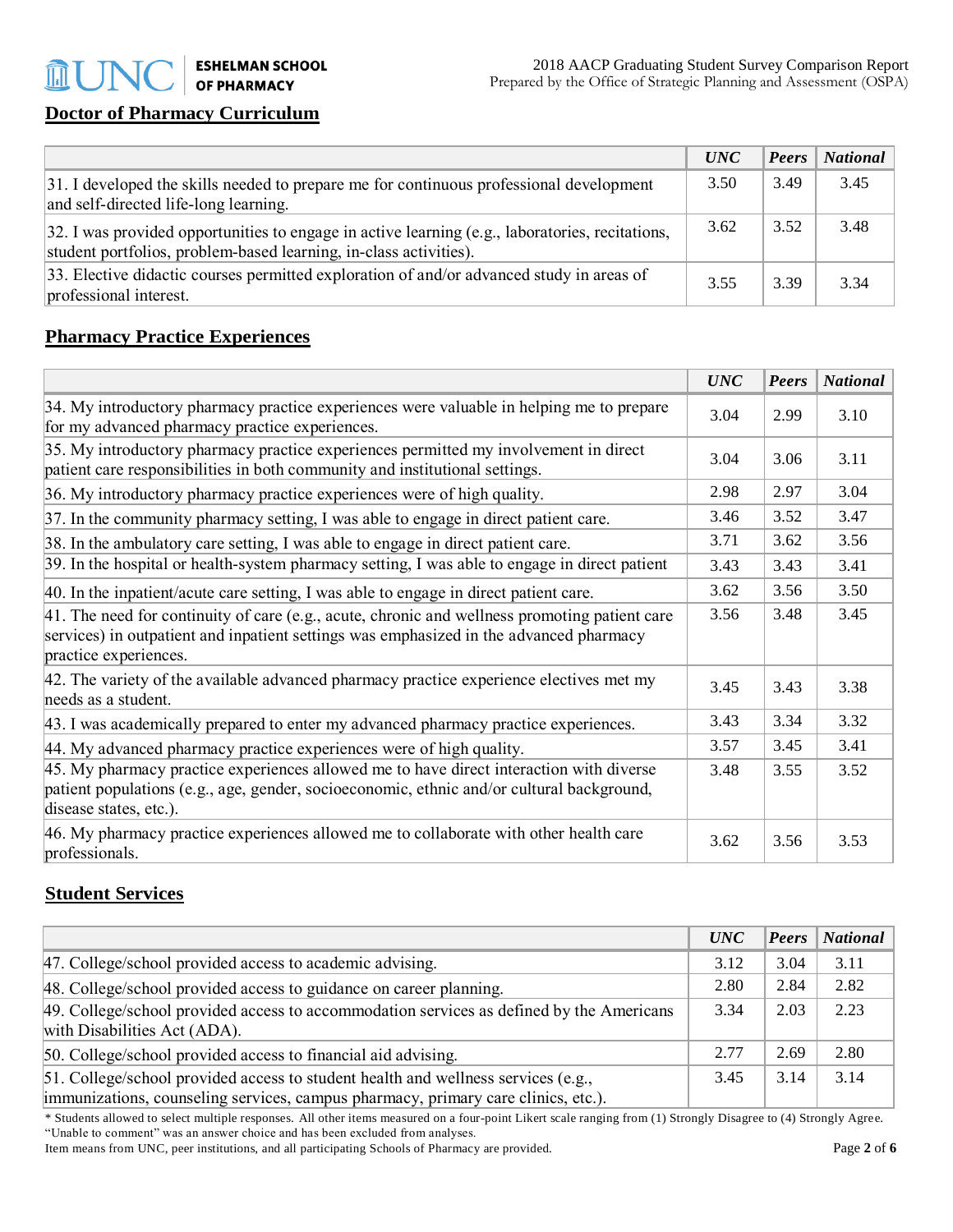**ESHELMAN SCHOOL OF PHARMACY** 

## **Student Experience**

m l

|                                                                                                                                                                   | <b>UNC</b> | Peers | <b>National</b> |
|-------------------------------------------------------------------------------------------------------------------------------------------------------------------|------------|-------|-----------------|
| 52. The college/school of pharmacy provided timely information about news, events and<br>important matters within the college/school of pharmacy.                 | 3.22       | 3.21  | 3.19            |
| 53. Information was made available to me about additional educational opportunities (e.g.,<br>residencies, fellowships, graduate school).                         | 3.26       | 3.31  | 3.26            |
| 54. The college/school's administration responded to problems and issues of concern to the<br>student body.                                                       | 3.23       | 3.04  | 3.00            |
| 55. I was aware of the process for raising issues with the college/school administration.                                                                         | 3.00       | 3.03  | 2.99            |
| 56. I was aware that student representatives served on college/school committees with<br>responsibility for curriculum and other matters.                         | 3.28       | 3.33  | 3.25            |
| 57. The college/school of pharmacy was welcoming to students with diverse backgrounds.                                                                            | 3.43       | 3.40  | 3.37            |
| 58. I know how to utilize college/school policies dealing with harassment and discrimination.                                                                     | 3.13       | 2.99  | 3.00            |
| 59. The college/school of pharmacy had processes to communicate student perspectives to<br>the faculty or administration.                                         | 3.31       | 3.21  | 3.16            |
| 60. Faculty, administrators and staff served as positive role models for students.                                                                                | 3.49       | 3.35  | 3.28            |
| 61. Preceptors modeled professional attributes and behaviors.                                                                                                     | 3.47       | 3.41  | 3.37            |
| 62. Preceptors provided me with individualized instruction, guidance and evaluation.                                                                              | 3.48       | 3.39  | 3.38            |
| 63. I was aware of expected behaviors with respect to professional and academic conduct.                                                                          | 3.60       | 3.55  | 3.49            |
| 64. The college/school of pharmacy had an effective process to manage academic misconduct<br>by students (e.g., plagiarism).                                      | 3.29       | 3.00  | 3.02            |
| 65. The college/school of pharmacy had an effective process to manage professional<br>misconduct by students (e.g., repeated tardiness/absences, drug diversion). | 3.31       | 2.91  | 3.00            |
| 66. The college/school's faculty and administration encouraged me to participate in regional,<br>state or national pharmacy meetings.                             | 3.42       | 3.26  | 3.25            |
| 67. The college/school of pharmacy was supportive of student professional organizations.                                                                          | 3.47       | 3.40  | 3.37            |
| 68. I was aware of opportunities to participate in research activities with faculty.                                                                              | 3.12       | 3.04  | 3.08            |

## **Facilities, Experiential Sites and Educational Resources**

|                                                                                                                                                                             | <b>UNC</b> | Peers | <b>National</b> |
|-----------------------------------------------------------------------------------------------------------------------------------------------------------------------------|------------|-------|-----------------|
| 69. My campus learning environment was safe.                                                                                                                                | 3.67       | 3.51  | 3.45            |
| 70. The information technology resources provided by the college/school of pharmacy and/or<br>elsewhere on campus were conducive to learning.                               | 3.64       | 3.42  | 3.35            |
| 71. The classrooms in the college/school of pharmacy or elsewhere on campus were<br>conducive to learning.                                                                  | 3.62       | 3.32  | 3.34            |
| 72. The laboratories and other non-classroom environments were conducive to learning.                                                                                       | 3.60       | 3.36  | 3.37            |
| 73. The study areas in the college/school of pharmacy or elsewhere on campus were<br>conducive to learning.                                                                 | 3.46       | 3.26  | 3.27            |
| 74. The common spaces such as lounges, lobbies or other areas for relaxation and<br>socialization available in the college/school of pharmacy or elsewhere on campus met my | 3.35       | 3.16  | 3.22            |
| 75. Access to educational resources (e.g., library, electronic data bases) was conducive to<br>learning.                                                                    | 3.65       | 3.51  | 3.44            |
| 76. During pharmacy practice experiences, access to educational resources (e.g., library,<br>electronic data bases) was conducive to learning.                              | 3.63       | 3.53  | 3.46            |

\* Students allowed to select multiple responses. All other items measured on a four-point Likert scale ranging from (1) Strongly Disagree to (4) Strongly Agree. "Unable to comment" was an answer choice and has been excluded from analyses.

Item means from UNC, peer institutions, and all participating Schools of Pharmacy are provided. Page **3** of **6**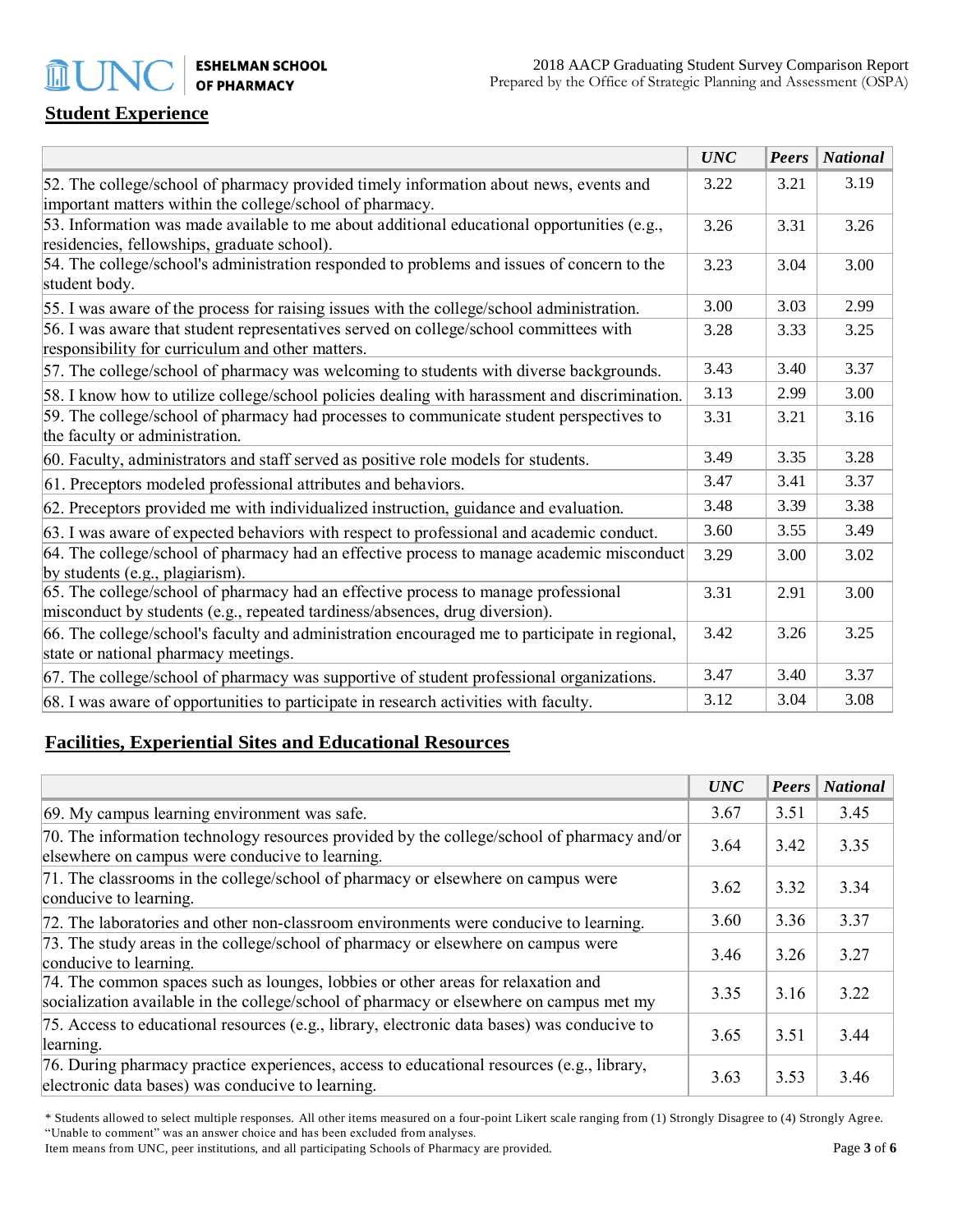## **Required Interprofessional Education**

| 9. What required curricular activities (didactic or experiential) did you<br>participate in where you had the opportunity to learn with other health<br>professions students*? | <b>UNC</b> | Peers   | <b>National</b> |
|--------------------------------------------------------------------------------------------------------------------------------------------------------------------------------|------------|---------|-----------------|
| Lectures                                                                                                                                                                       | 64.8%      | 60.9%   | 68.2%           |
| Patient-centered case problems                                                                                                                                                 | 52.2%      | 69.6%   | 75.5%           |
| Clinical simulations                                                                                                                                                           | 39.0%      | 65.2%   | 66.4%           |
| Active engagement with patients                                                                                                                                                | 58.5%      | 56.6%   | 57.4%           |
| Community projects, service learning                                                                                                                                           | 44.0%      | 50.3%   | 53.8%           |
| Team skills training                                                                                                                                                           | $35.2\%$   | 50.0%   | 48.7%           |
| Online coursework                                                                                                                                                              | 32.1%      | 32.4%   | 36.6%           |
| Clinical Labs                                                                                                                                                                  | 39.6%      | 33.6%   | 41.8%           |
| <b>IPPE</b>                                                                                                                                                                    | 67.9%      | 61.1%   | 71.7%           |
| <b>APPE</b>                                                                                                                                                                    | 95.0%      | 89.3%   | 89.5%           |
| <b>Research or Capstone projects</b>                                                                                                                                           | 19.5%      | 18.5%   | 24.0%           |
| Other                                                                                                                                                                          | $0\%$      | 2.6%    | 1.5%            |
| Did not participate in any required interprofessional education activities                                                                                                     | $3.1\%$    | $1.0\%$ | $0.9\%$         |

| 10. With which other professions students have you had the opportunity to<br>participate or interact in required educational activities as indicated above*? | <b>UNC</b> | Peers   | <b>National</b> |
|--------------------------------------------------------------------------------------------------------------------------------------------------------------|------------|---------|-----------------|
| Dentistry                                                                                                                                                    | 11.3%      | 42.4%   | 30.5%           |
| Nursing                                                                                                                                                      | 68.6%      | 90.3%   | 79.9%           |
| Occupational therapy                                                                                                                                         | 16.4%      | 29.5%   | 30.1%           |
| Osteopathic medicine (DO)                                                                                                                                    | 28.3%      | 24.7%   | 29.6%           |
| Allopathic medicine (MD)                                                                                                                                     | 62.9%      | 64.9%   | 47.0%           |
| Physical therapy                                                                                                                                             | 24.5%      | 50.0%   | 44.7%           |
| Physician assistant                                                                                                                                          | 52.8%      | 36.2%   | 49.6%           |
| Psychology                                                                                                                                                   | 15.7%      | 11.8%   | 13.1%           |
| Public health                                                                                                                                                | 18.9%      | 20.4%   | 16.4%           |
| Social work                                                                                                                                                  | 39.6%      | 47.4%   | 39.6%           |
| Veterinary medicine                                                                                                                                          | $6.3\%$    | 15.5%   | $6.6\%$         |
| Other                                                                                                                                                        | 5.7%       | $7.0\%$ | 4.9%            |
| Did not participate in any required interprofessional education activities                                                                                   | 8.2%       | 2.5%    | $3.2\%$         |

|                                                                                           | UNC  |      | $\left  \right $ Peers   National |
|-------------------------------------------------------------------------------------------|------|------|-----------------------------------|
| $ 11$ . The learning experience with other professions students helped me gain a better   | 3.37 | 3.13 | 3.21                              |
| understanding of how to be part of a multi-disciplinary team to improve patient outcomes. |      |      |                                   |

\* Students allowed to select multiple responses. All other items measured on a four-point Likert scale ranging from (1) Strongly Disagree to (4) Strongly Agree. "Unable to comment" was an answer choice and has been excluded from analyses.

Item means from UNC, peer institutions, and all participating Schools of Pharmacy are provided. Page **4** of **6**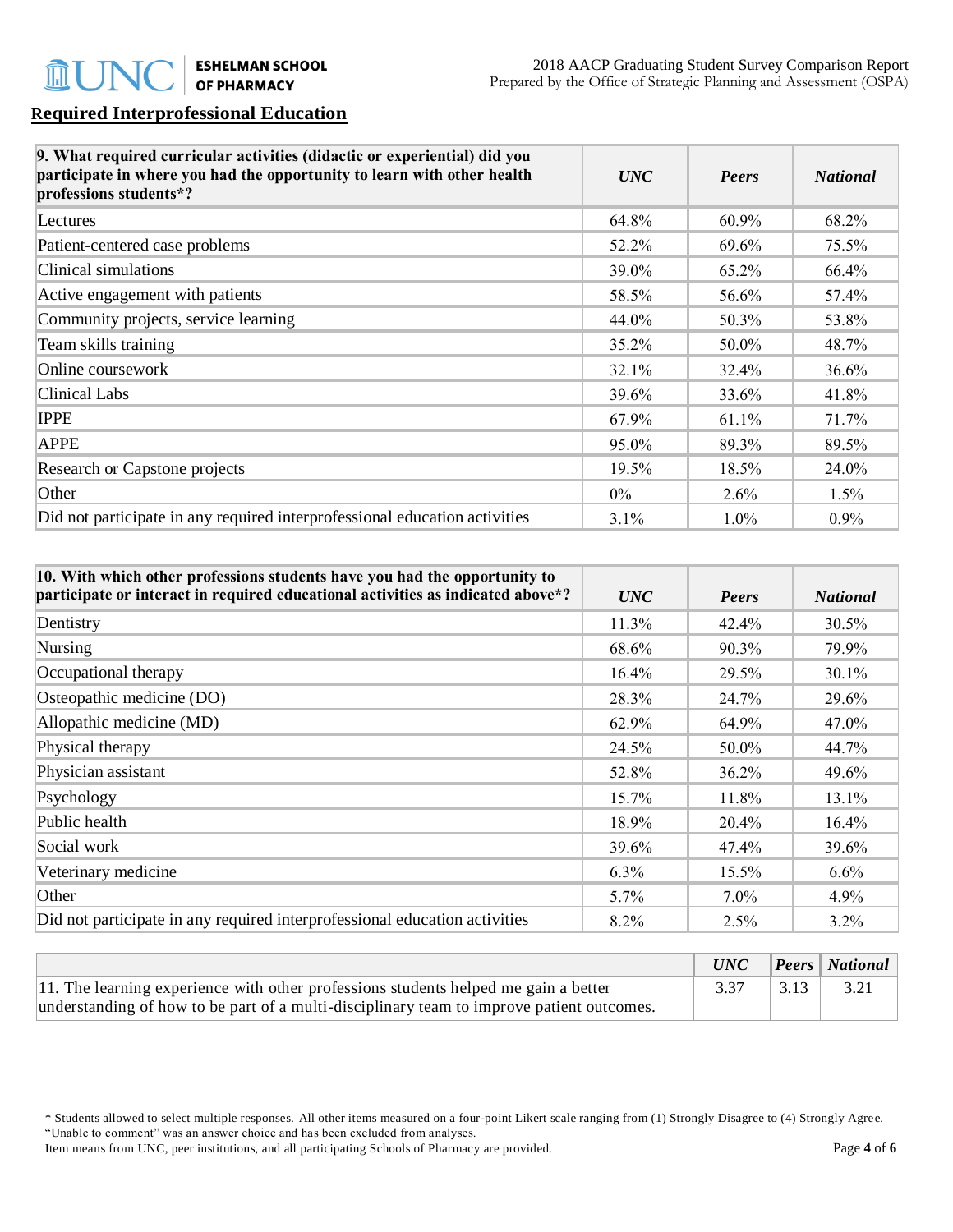**ESHELMAN SCHOOL nUI OF PHARMACY** 

## **Overall Impressions**

|                                                                                              | UNC  | <b>Peers</b> | $\vert$ National |
|----------------------------------------------------------------------------------------------|------|--------------|------------------|
| [77. I am prepared to enter pharmacy practice.]                                              | 3.48 | 3.34         | 3.31             |
| [78. If I were starting my college career over again I would choose to study pharmacy.]      | 3.16 | 2.97         | 2.98             |
| [79. If I were starting my pharmacy program over again I would choose the same               | 3.55 | 3.31         | 3.09             |
| college/school of pharmacy. (If you select disagree or strongly disagree please indicate the |      |              |                  |
| reason why in the comment box at the end of this section.)                                   |      |              |                  |

## **Demographic Information**

| <b>8. Age</b>         | <b>UNC</b> | Peers   | <b>National</b> |
|-----------------------|------------|---------|-----------------|
| $\leq$ 25             | 42.1%      | 33.8%   | 44.1%           |
| $ 26-30 $             | 45.9%      | 52.0%   | 41%             |
| $31 - 35$             | $5.7\%$    | $7.0\%$ | 8.3%            |
| $36-40$               | $4.4\%$    | 3.1%    | 2.9%            |
| $ 41 - 45 $           | $0\%$      | $0.9\%$ | 1.2%            |
| $ 46-50 $             | 1.3%       | $0.5\%$ | $0.5\%$         |
| >51                   | $0\%$      | 0.4%    | $0.3\%$         |
| Prefer not to respond | $0.6\%$    | 2.3%    | 1.7%            |

| 5. Have you borrowed money to help pay for your college expenses in the |            |       |                 |
|-------------------------------------------------------------------------|------------|-------|-----------------|
| PharmD degree program?                                                  | <i>UNC</i> | Peers | <b>National</b> |
| Yes                                                                     | 88.7%      | 85.3% | 84.8%           |
| $\overline{\text{No}}$                                                  | 11.3%      | 14.7% | 15.2%           |

| 1. Which of the following choice(s) describes the primary area of your<br>paid outside work experiences while in the college/school*? | <i>UNC</i> | Peers    | <b>National</b> |
|---------------------------------------------------------------------------------------------------------------------------------------|------------|----------|-----------------|
| Community pharmacy                                                                                                                    | 57.2%      | $61.0\%$ | 68.2%           |
| Institutional pharmacy                                                                                                                | 33.3%      | 29 1%    | 20.8%           |
| Other pharmacy related                                                                                                                | $19.5\%$   | $13.1\%$ | 8.1%            |
| Non-pharmacy related                                                                                                                  | $6.9\%$    | 5.8%     | $6.2\%$         |
| I did not work                                                                                                                        | $10.7\%$   | $9.9\%$  | 12.8%           |

| 2. If you had paid employment please indicate the approximate number of |            |          |                 |
|-------------------------------------------------------------------------|------------|----------|-----------------|
| hours you worked per week.                                              | <i>UNC</i> | Peers    | <b>National</b> |
| Less than 10 hours                                                      | 40.1%      | 31.9%    | 32.2%           |
| $10$ to less than 14 hours                                              | 36.6%      | 35.4%    | 31.7%           |
| $15$ to less than 19 hours                                              | 14.8%      | $19.2\%$ | 19.4%           |
| $ 20 \text{ to }$ less than 29 hours                                    | $5.6\%$    | 8.9%     | 10.1%           |
| $ 30 \text{ or more hours} $                                            | 2.8%       | $3.1\%$  | 4.3%            |
| No answer                                                               | $0\%$      | 1.5%     | $2.2\%$         |

\* Students allowed to select multiple responses. All other items measured on a four-point Likert scale ranging from (1) Strongly Disagree to (4) Strongly Agree. "Unable to comment" was an answer choice and has been excluded from analyses.

Item means from UNC, peer institutions, and all participating Schools of Pharmacy are provided. Page 5 of 6